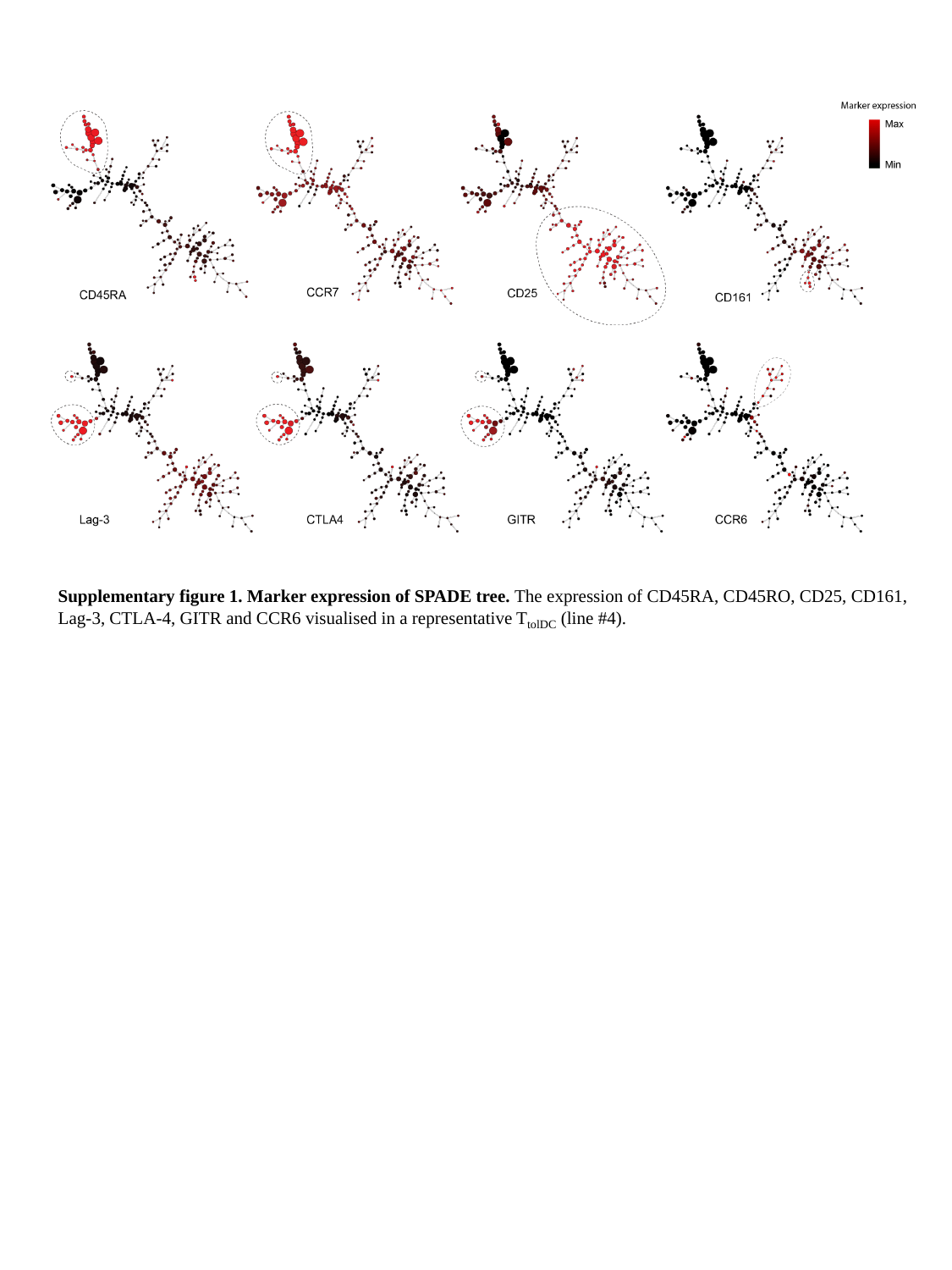

**Supplementary figure 2. Individual marker expression signatures of T<sub>tolDC</sub> and T<sub>mDC</sub>. To visualise the** independent clustering of  $T_{tolDC}$  and  $T_{mDC}$  cells, lines were analysed separately in an HSNE. **A**) and **C**) HSNE embedding of  $T_{tolDC}$  (A) or  $T_{mDC}$  (C) lines (green: cells from suppressive  $T_{tolDC}$ , blue: cells from non-suppressive  $T_{\text{tolDC}}$ , red: cells from  $T_{\text{mDC}}$  lines. The numbers label corresponding clusters depicted in B and D. **B**) and **D**) Heatmap and abundancy histogram of  $T_{tolDC}$  (B) and  $T_{mDC}$  lines (D) and cluster numbers. Statistics of the abundancy histogram are shown in Supplementary table 1.